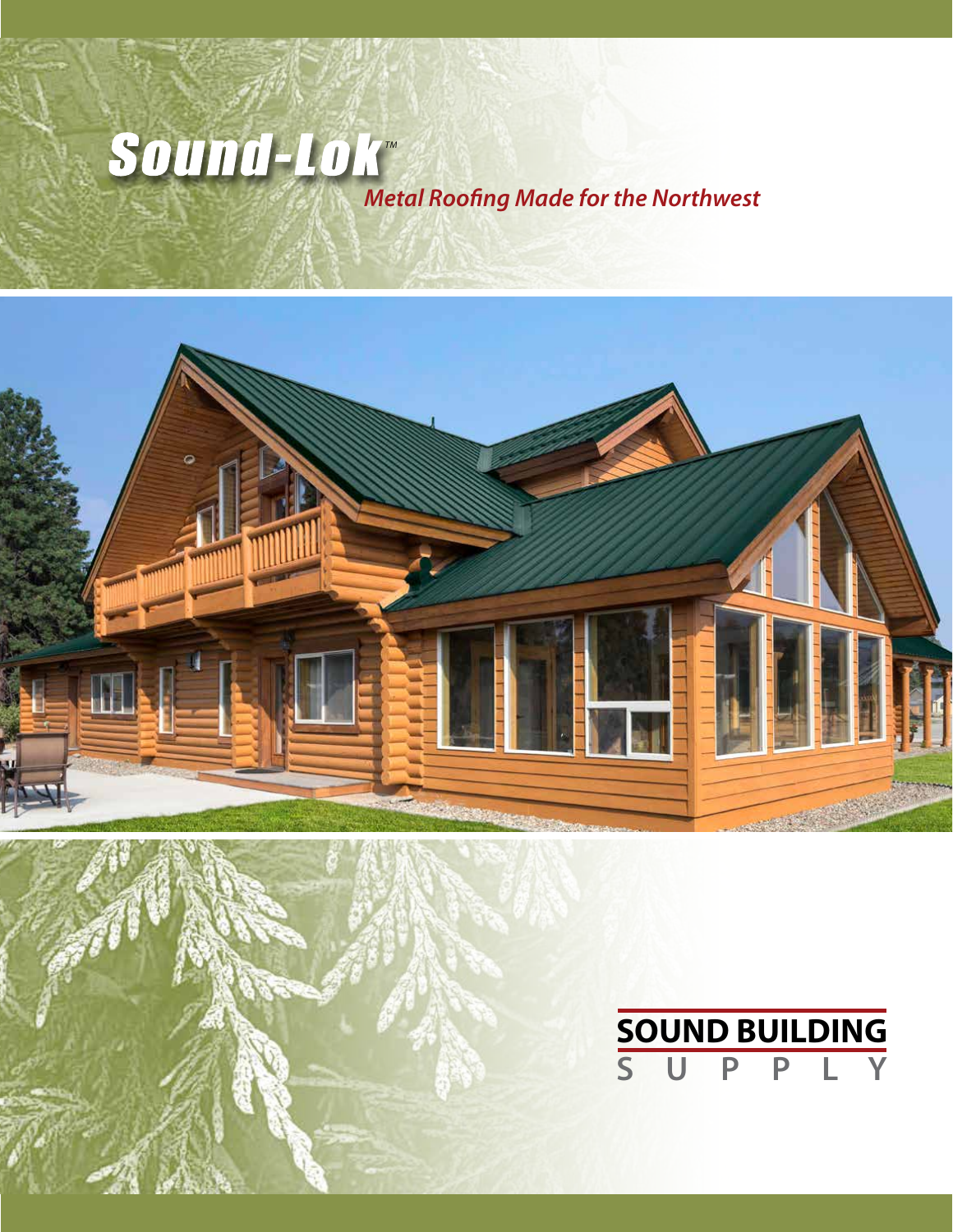

With over 150 years of combined experience in the roofing industry, Sound Building Supply provides exceptional quality metal building products and the most knowledgeable customer service in the Pacific Northwest.

*The Best Choice for Your Roofing Needs*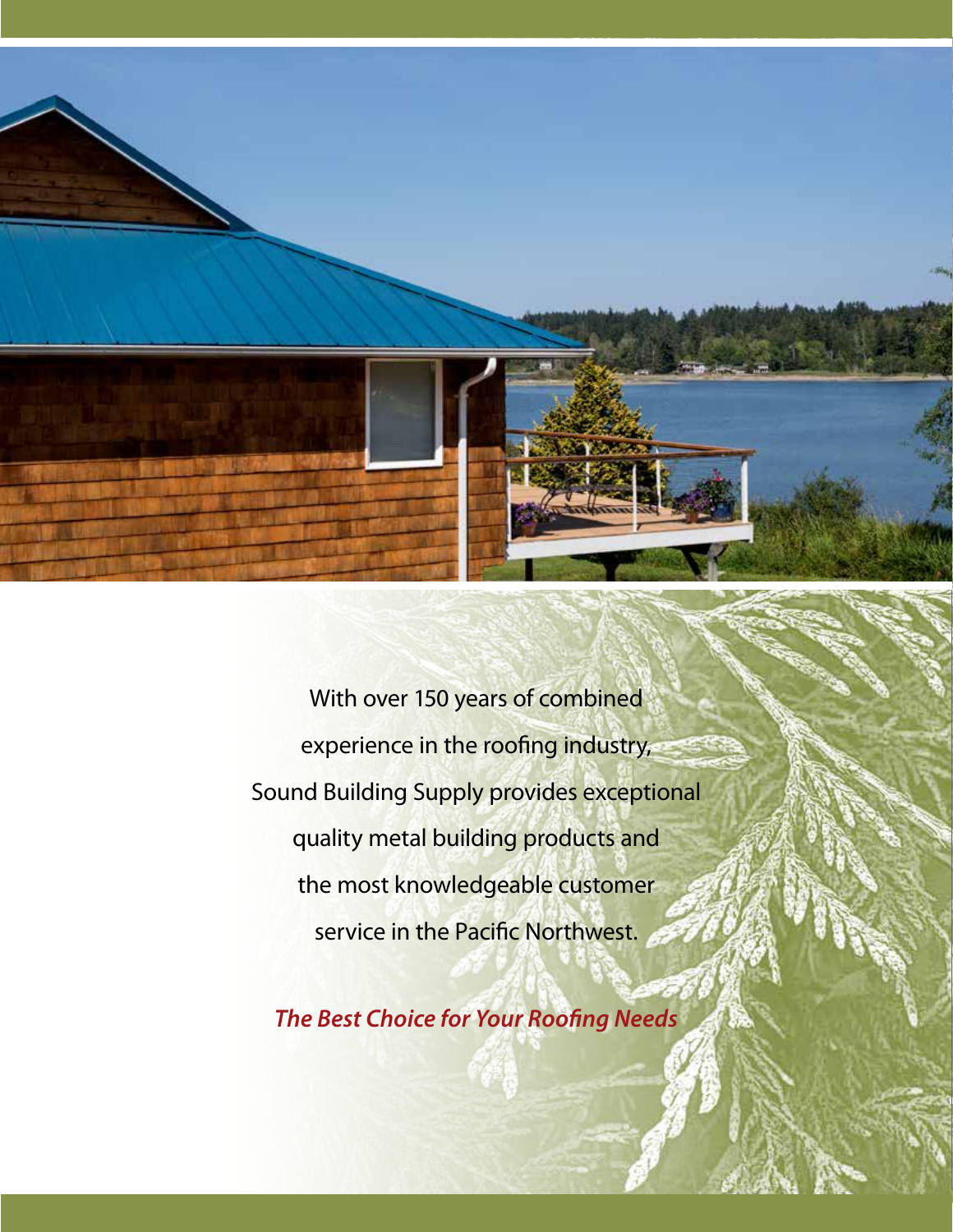#### *Metal Roofing Made for the Northwest*

In the Pacific Northwest year-round weather can vary greatly, testing even the toughest roofing materials on the market. *Sound-Lok* metal roofing system is backed by the industry's best Sound Total Care™ 50-year warranty.

Whether you live on the Pacific coast, east of the Cascades or anywhere in between, *Sound-Lok* metal roofing will provide you with a dependable, attractive and environmentally smart alternative to composition, slate or tile roofing materials.

#### **The Benefits of Sound-Lok<sup>M</sup> Roofing**

With so many options available when it comes to deciding what type of roofing to use, compare the following advantages of *Sound-Lok* metal roofing.

**Beauty** The *Sound-Lok* hidden-fastener installation system creates a sleek finished roof profile. Our popular panel styles and a wide array of distinctive colors offer choices to compliment each home's unique architectural style.

**Longevity** Discover the durability of *Sound-Lok* roofing panels. They will not crack, shrink, chip, attract moss, rot or erode. With our Sound Total Care™ 50-year warranty, you'll have the peace of mind that your home is well protected. This longevity also makes a *Sound-Lok* metal roof a very cost effective investment over an asphalt roof which typically needs replacing every 10 to 20 years.

**Strength** Despite it's light weight, a *Sound-Lok* metal roof can handle heavy snow loads and extreme wind conditions. Our standing seam system is designed to be a self-locking seal that safeguards your home from the ever-changing elements.

**Fire Resistant** *Sound-Lok* metal panels offer a high degree of protection from wind-blown embers. It's another way to keep your home and family safe.

**Environmentally Friendly** You can count on a *Sound-Lok* roof to be a smart choice for our planet. It's 100% recyclable and made from long-lasting steel and coatings which means less re-roofing waste going to landfills.

**Low Maintenance** Enjoy the minimal care required by a *Sound-Lok* metal roof. Since our panels resists both moss and algae, they are simple to clean and maintain.

**Energy Efficiency** Coated metal roofing systems not only reflect solar energy but also cool your home by re-emitting most of what solar radiation is absorbed. Our Energy Star coatings help save the cost of heating and air conditioning.

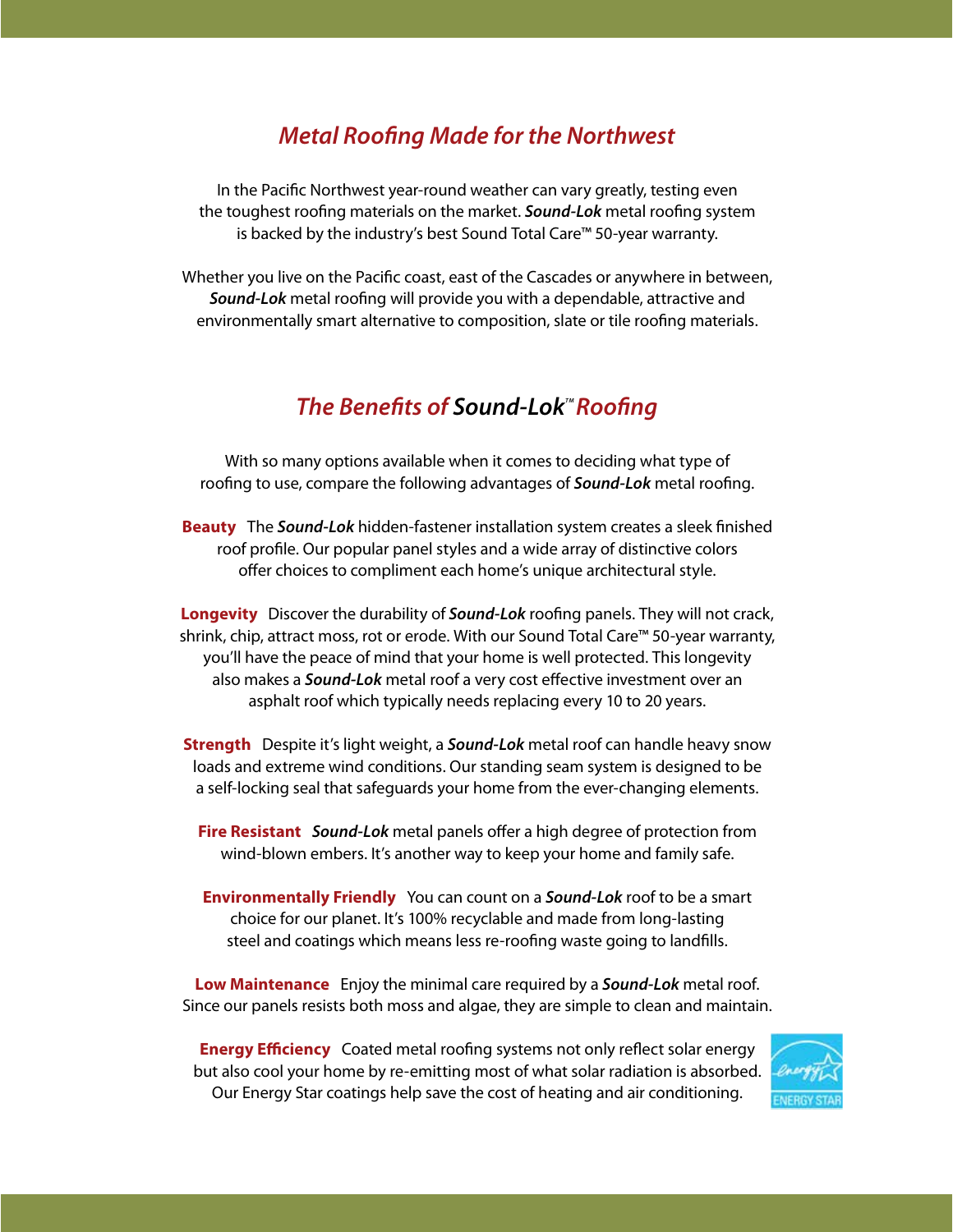

*Sound-Lok* **Pencil Rib** profile is the most popular interlocking panel produced in our market, making it easily recognizable in many different applications.

The *Sound-Lok* proprietary fastening system is unique to the industry. This design adds strength and durability to your roof. It also allows for expansion and contraction without the need for clips.

Our **Pencil Rib** panels are available in both 12" and 16" sizes. Choose from a variety of vibrant colors. Please consult your *Sound-Lok* representative for more information about this roofing product.



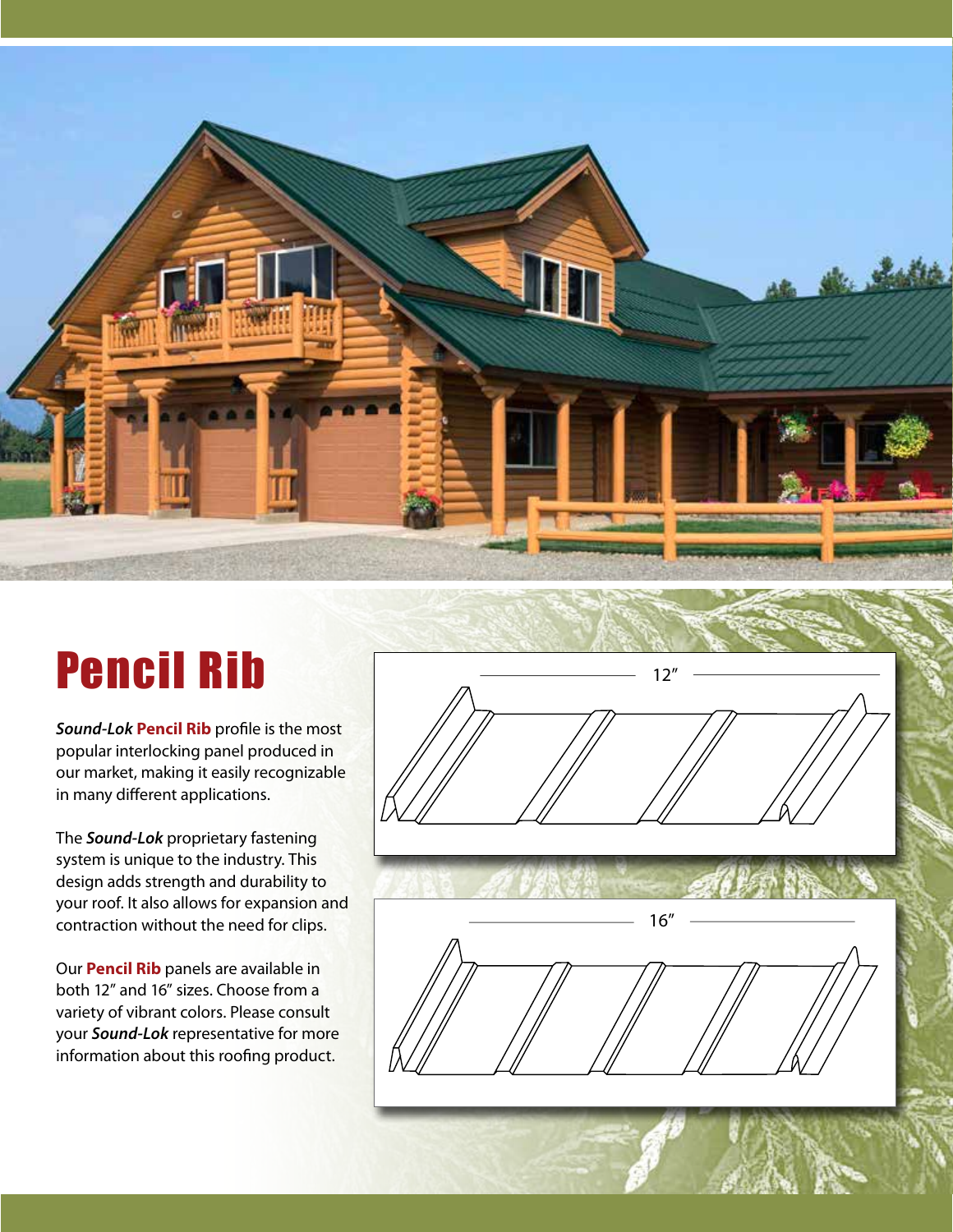# 12" 16"

## Striated

*Sound-Lok* **Striated** panel offers an enhanced architectural design to the classic *Flat Panel* form. The striations running parallel on the metal roofing create a subtle aesthetic highlight on the panel, adding a unique appearance to your metal roof. This panel retains all of the *Sound-Lok* unique design features, making your roof the best in the market.

The *Sound-Lok* proprietary fastening system is unique to the industry. This design adds strength and durability to your roof. It also allows for expansion and contraction without the need for clips.

Our **Striated** panels are available in both 12" and 16" sizes. Choose from a variety of vibrant colors. Please consult your *Sound-Lok* representative for more information about this product.

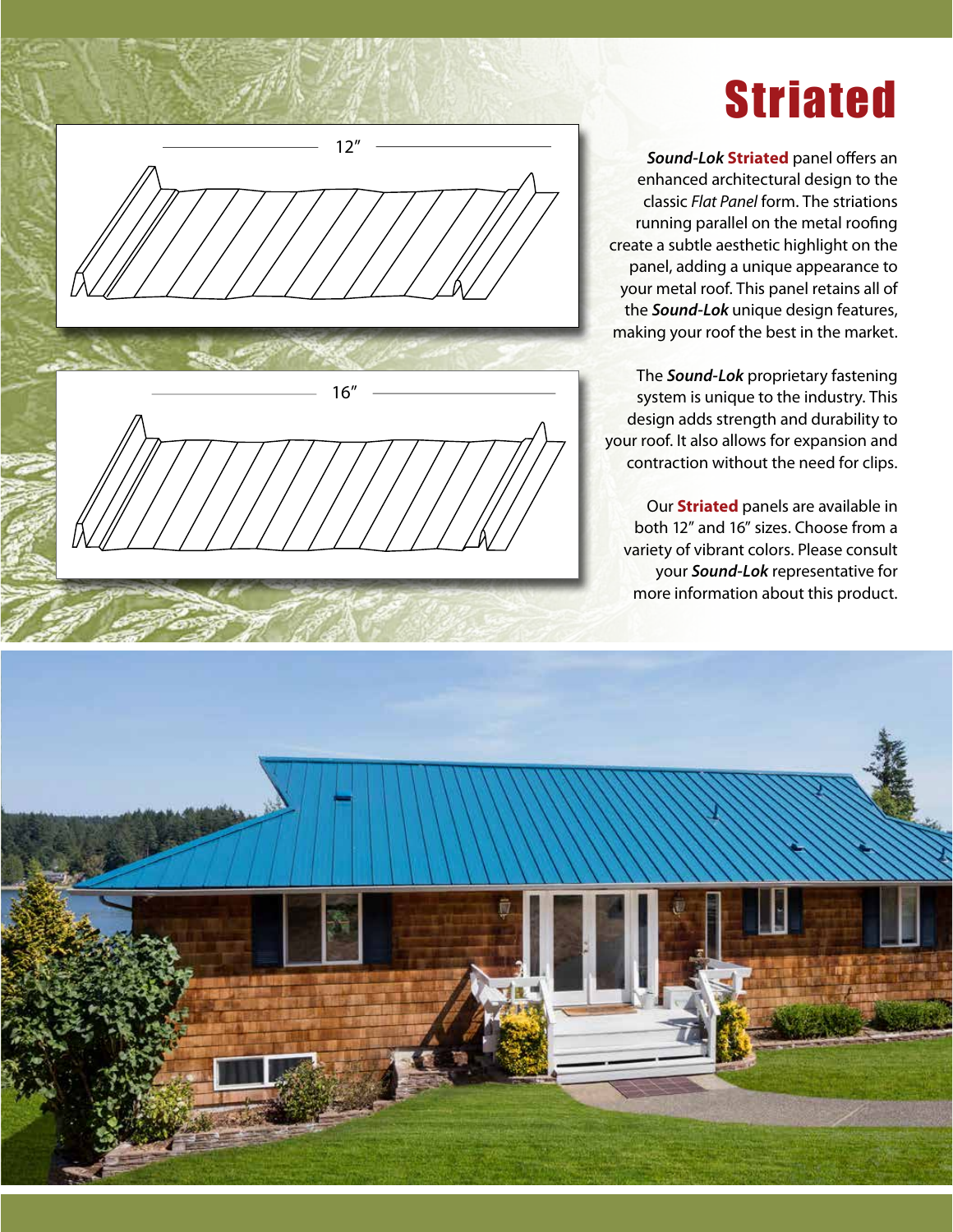

*Sound-Lok* **Flat** panel is a high quality, self-locking standing seam roofing system. The standing seam design is water-tight, and creates a sleek appearance.

The *Sound-Lok* proprietary fastening system is unique to the industry. This design adds strength and durability to your roof. It also allows for expansion and contraction without the need for clips.

Our **Flat** panels are available in both 12" and 16" sizes. Choose from a variety of vibrant colors. Please consult your *Sound-Lok* representative for more information about this roofing product.

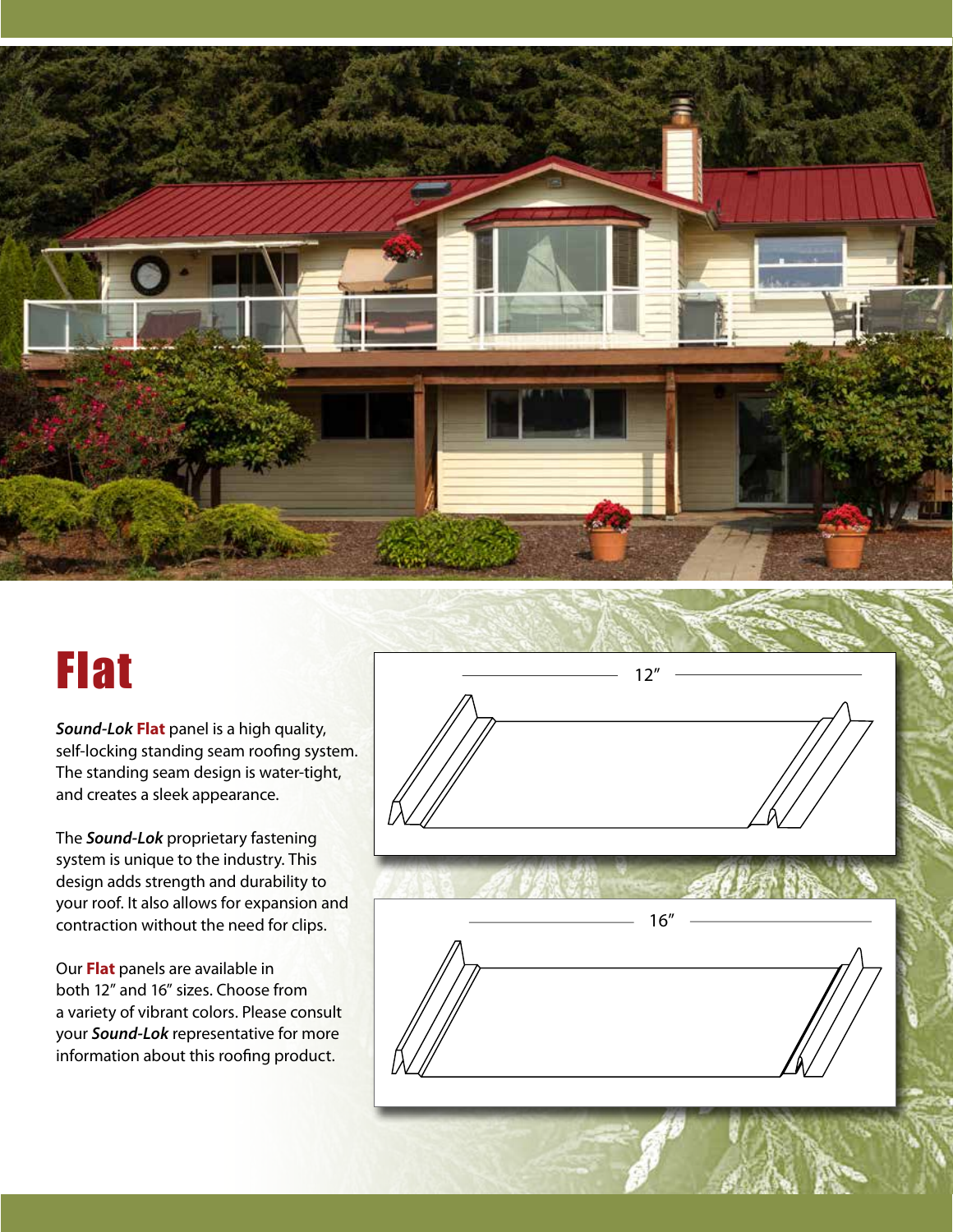#### *Toughest Materials and Coatings*

*Sound-Lok* panels are manufactured from industry select steel chosen by our product experts. Panels come in 12" or 16" widths and are available in long lengths that work for most residential roof designs. They are light weight for less structural load yet strong and durable protection for your home.

The quality of the coatings can make all the difference in how your roof resists weather and solar radiation. Our premium coatings offer state-of-the-art performance in resistance to sunlight, abrasion and temperature. They are available in a wide assortment of popular colors.

## Sound-Lok<sup>*M*</sup> Roofing System

Our concealed fastener, standing-seam roofing system is well suited to residential and commercial roofing applications where durability, long-term energy saving and aesthetics are primary considerations. This self-locking seal keeps your home protected and provides a clean, fastener-free appearance.

#### *The Finishing Touches*

*Sound-Lok* offers a variety of flashing and trim accessories to complement the look of your roof. All of our color-matching roofing accessories are designed for easy installation and can be used in any residential or commercial application. Each piece is manufactured in house or locally sourced for consistency and accuracy, providing you with the finest material on the market.

#### *Lifetime Protection*

 Your home and family deserve the best. That's why selecting *Sound-Lok* metal panels for your next roof is the perfect choice. Beauty, longevity, protection and the industry's best Sound Total Care™ 50-year warranty.